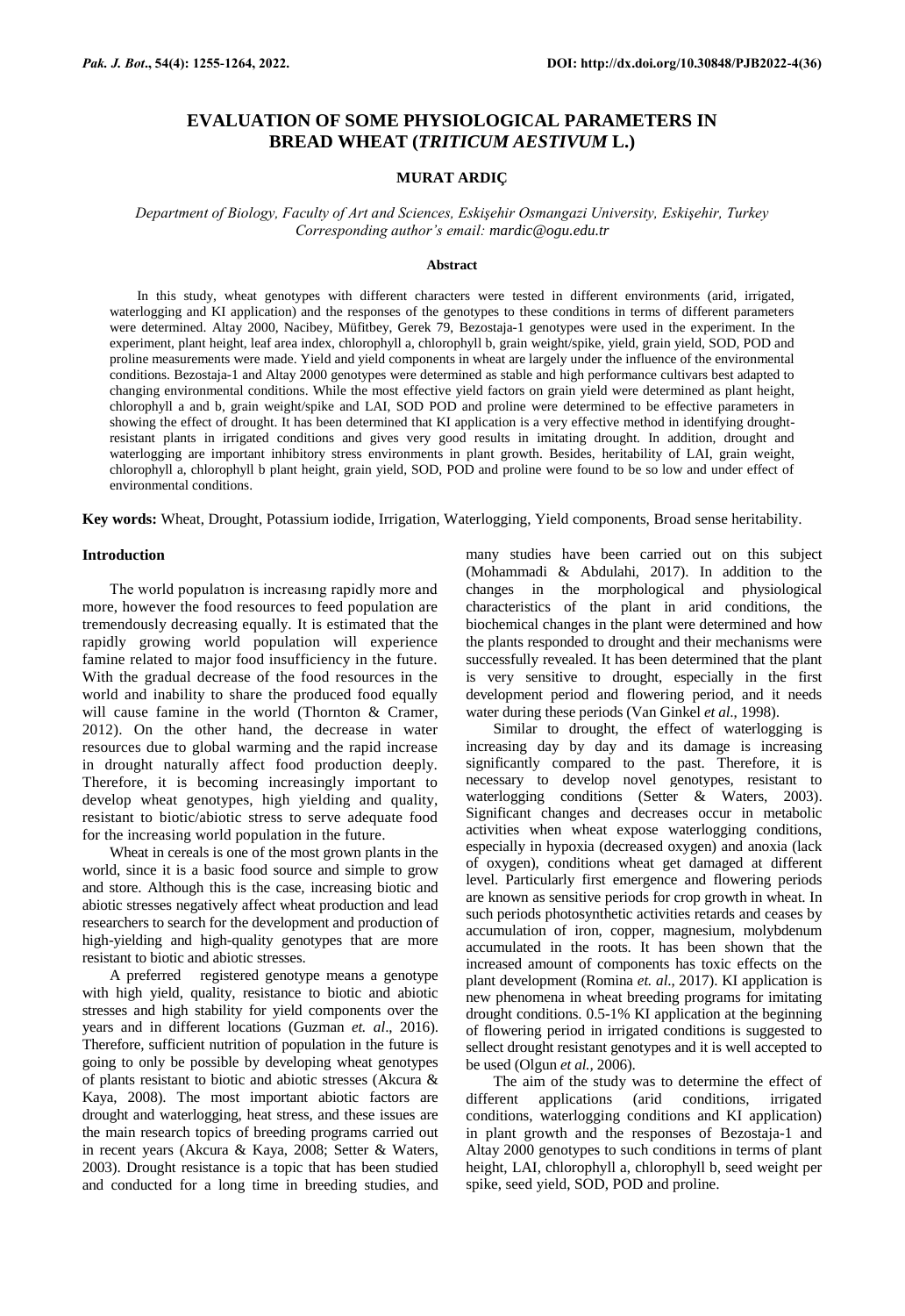### **Materials and Methods**

This study was carried out in Eskişehir Osmangazi University, Faculty of Arts and Sciences, Department of Biology, Eskişehir, Turkey (89º 45' 00" N 30º 29' 21" E, altitude: 823 m) in 2016-2017, 2017-2018. In this experiment, Altay 2000, Naci Bey, Müfit Bey, Gerek 79, Bezostaja-1 genotypes were used and characteristic of them are given below:

**Bezostaja-1:** Bread wheat, awnless, winter habit, red hard grain, plant height 95-105 cm, 1000 grain weight 38-44 g, test weight 80-84 kg/hl, protein content 12-15%, resistant to yellow and brown rusts.

**Altay 2000:** Bread wheat, awned, winter habit, white hard grain, plant height 105-115 cm, 1000 grain weight 36-40 g, test weight 80-82 kg/hl, protein content 11-13%, resistant to yellow and brown rusts.

**Müfitbey:** Bread wheat, awned, winter and moderate early habit, white hard grain, plant height 110-115 cm, 1000 grain weight 38-42 g, test weight 78-82 kg/hl, protein content 13-14%, moderate resistant to yellow and brown rusts.

**Nacibey:** Bread wheat, awned, winter habit, red semi hard grain, plant height 100-110 cm, 1000 grain weight 37-42 g, test weight 79-80 kg/hl, protein content 12-14%, resistant to brown rust, yellow and brown rusts.

**Gerek 79:** Bread wheat, awned, altrdnative and early habit, white soft grain, plant height 100-110 cm, 1000 grain weight 30-48 g, test weight 76-80 kg/hl, protein content 11-13%, susceptible to brown rust, yellow and brown rusts (T.C. Tarım Orman Bakanlığı, 2021).

The seeds of the cultivars used in the experiment were sown in PVC (width 0,75 m, length 1 m and height 0,75 m) bags (32,7% sand, 38,3% silt and 27,0% clay) containing 80 kg capacity loamy sandy soil. The physical

chemical structure of the soil used in the bags is given in Table 1. Chemical characteristics of soil were pH 7,68- ,74, lime  $CaCO_3$  4,12%-4,45%, salinity 0,063-0,07%,  $P_2O_5$  0,398-0,407, total N (%) 0,064-0,082 and organic matter 1,77-1,59% in 2016-2017 and 2017-2018.

Considering the climate data of the years 2016-2017 and 2017-2018, the precipitation (336,4mm) in 2016-2017 was lower than that of second year (349,1mm), but higher than long-term (1970-2018) precipitation (316,3). The average temperature (10,78  $^{\circ}$ C) in the first year was higher than the second year (7,64 °C). While the temperature in the second year was lower than the longterm temperature (8,61 °C, Table 2).

In the study, planting was made in the second week of October at 475 seeds/m². Seeds were sown in PVC containers (1 m width, 1 m length, and 0,75 m height) containing 80 kg of loamy textured soil (29,6% sand, 33,2% silt and 37,2% clay). Soil also had  $0,37\%$  CaCO<sub>3</sub>, 311,4 mmol/kg  $P_2O_5$ , 407,4 mmol/kg  $K_2O$ , and 2,06% organic matter, 7,44 pH, and 2,81 dS/m electrical conductivity. When the plants reach the stage with three or four leaves, the bags are taken to open conditions and winter is ensured, and the plants are allowed to grow in ambient conditions. PVC bags are covered with a net to protect them from bird damage. Six kg of N da-1 (1/2 seed at sowing and 1/2 rooting stage) and six kg da-1  $P_2O_5$  (with sowing) were applied (ammonium sulfate for nitrogen, 21%; and triple superphosphate for phosphorus, 46%). The experiment was laid out as split-split-plot design in randomized complete block design with three replicates. The climatic date in 2016-2017 and 2017-2018 and long term (1970-2018) were given in Table 2.

Considering the climate data of the years 2016-2017 and 2017-2018, the precipitation (336,4mm) in 2016-2017 was lower than that of second year (349,1mm), but higher than long-term (1970-2018) precipitation (316,3). The average temperature  $(10,78 \degree C)$  in the first year was higher than the second year (7,64 °C). While the temperature in the second year was lower than the longterm temperature (8,61 °C, Table 2).

|              | <b>Table 1. The physical chemical structure of the soil used.</b> |      |                     |                         |                                   |              |                            |                   |  |  |  |
|--------------|-------------------------------------------------------------------|------|---------------------|-------------------------|-----------------------------------|--------------|----------------------------|-------------------|--|--|--|
| <b>Years</b> | Soil<br>structure                                                 | pH   | Lime<br>$(\%CaCO3)$ | <b>Saltiness</b><br>(%) | $\mathbf{P}_2\mathbf{O}_5$ (t/ha) | $K_2O(t/ha)$ | <b>Total</b><br>(9/6)<br>N | Organic<br>matter |  |  |  |
| 2016-2017    |                                                                   | 7.68 | 4.12                | 0.063                   | 0.398                             | 27.713       | 0.064                      | 1,77              |  |  |  |
| 2017-2018    | Loamy-Clay                                                        | 7,74 | 4.45                | $0.07\,$                | 0.407                             | 24.98        | 0.082                      | 1,59              |  |  |  |

**Table 1. The physical chemical structure of the soil used.**

| Table 2. The climatic data in 2016-2017 and 2017-2018 and long term period. |                                |       |      |      |      |        |        |                  |      |      |      |               |
|-----------------------------------------------------------------------------|--------------------------------|-------|------|------|------|--------|--------|------------------|------|------|------|---------------|
|                                                                             | <b>Months</b>                  | Sept. | Oct. | Nov. | Dec. | Jan.   |        | Feb. March April |      | May  |      | June Tot/Mean |
| 2016-17                                                                     | Precipitation<br>(mm)          | 0,3   | 72,2 | 19,0 | 70,3 | 17,6   | 36,2   | 40,1             | 30,9 | 18,5 | 31,3 | 336,4         |
|                                                                             | Mean Temp.<br>$\rm ^{o}C$      | 19,1  | 14,5 | 7,8  | 3,0  | 2,3    | 5,0    | 7,1              | 10,8 | 18,2 | 20,0 | 10,78         |
| 2017-18                                                                     | Precipitation<br>(mm)          | 7,1   | 64,0 | 0,1  | 42,4 | 52,4   | 46     | 50,2             | 23,7 | 50,6 | 12,6 | 349,1         |
|                                                                             | Mean Temp.<br>$\rm ^{(^0}\!C)$ | 18,3  | 9,1  | 1,5  | 1,7  | $-2,5$ | $-4,3$ | 2,6              | 12,8 | 15.5 | 21,7 | 7,64          |
| 1970-2018                                                                   | Precipitation<br>(mm)          | 17,9  | 32,8 | 34   | 40,5 | 30,6   | 26,1   | 27,6             | 43,1 | 40,0 | 23,7 | 316,3         |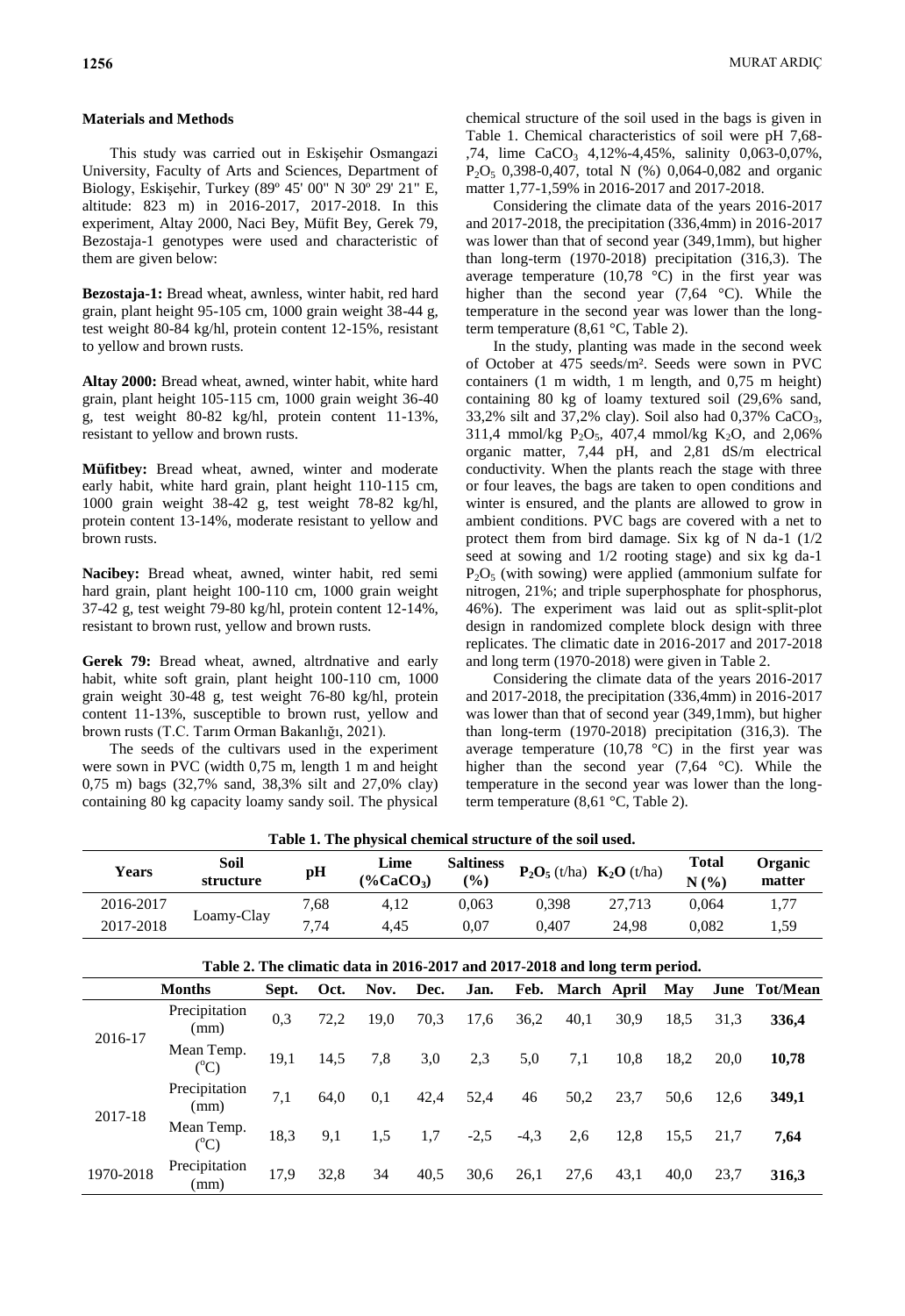In the study, planting was made in the second week of October at 475 seeds/m². Seeds were sown in PVC containers (1 m width, 1 m length, and 0,75 m height) containing 80 kg of loamy textured soil (29,6% sand, 33,2% silt and 37,2% clay). Soil also had 0,37% CaCO3, 311,4 mmol/kg  $P_2O_5$ , 407,4 mmol/kg  $K_2O$ , and 2,06% organic matter, 7,44 pH, and 2,81 dS/m electrical conductivity. When the plants reach the stage with three or four leaves, the bags are taken to open conditions and winter is ensured, and the plants are allowed to grow in ambient conditions. PVC bags are covered with a net to protect them from bird damage. Six kg of N da-1 (1/2 seed at sowing and  $1/2$  rooting stage) and six kg da-1  $P_2O_5$  (with sowing) were applied (ammonium sulfate for nitrogen, 21%; and triple superphosphate for phosphorus, 46%). The experiment was laid out as split-split-plot design in randomized complete block design with three replicates.

Four treatments were applied in the experiment (1- Arid, 2- Irrigated, 3-KI, potassium iodide, 4- Waterlogging). No irrigation was applied to the arid application. In the irrigated application, three irrigation applications were made; at planting, tillering (Feekes 6.0) and flowering period (Feekes 10.51). In KI application (Olgun *et al.,* 2006), a drought effect was created by applying 0,1% KI at one third of awn emergence period (Feekes scale 10.54). In the waterlogging application, when the plants reached at the flowering period (Feekes 10.51), 10-day-waterlogging was applied.

In the experiment, plant height, LAI, chlorophyll a, chlorophyll b, grain weight per spike, grain yield, SOD, POD and proline measurements were made (Sairam *et al*., 2002) SOD and POD analyses were made; dehydrated

plant specimens were pulverized by treatment with liquid nitrogen; extracted by cold 0.1 mM phosphate (pH 7,8) containing 1 mM EDTA (ethylenediaminetetraacetic acid), 1 mM PMSF (phenylmethanesulfonylfluoride), and 0.5% PVP (polyvinylpyrrolidone). Measurements were made by using spectrophotometer (Sairam *et al*., 2002). Proline was made; crushed with liquid nitrogen and extracted with a pestle in an ice-cold mortar with 4.5 mL of 3% 5 sulfosalicylic acid and homogenated. Plant samples were filtered with a filte paper (#2) and the filtrate was used for the analysis. Proline content was determined spectrophotometrically at 520 nm (Bates, 1973).

Leaf area index was calculated by AAM-5, Hayashi-Denko, Tokyo device after the cutting flag leaves at the flowering period (Feekes 10.51) (Koç & Barutçular, 2000). Statistical analyses were made by Minitab v 17 ve SPSS 21 software programs.

# **Results and Discussion**

The effect of different applications on wheat genotypes for yield components and physiological characteristics was given in Table 3. As seen in the table, the difference between years was found to be significant at 5%/1% in all measurements except the leaf area index. Moreover, the differences between applications and genotypes were found to be significant at the level of 5%/1% for all components, examined. Year x application interaction in LAI; year x application x genetic interaction in chlorophyll a and proline was found to be insignificant. In addition, all other interactions were found to be significant at 5%/1% in all components (Table 3).

**Table 3. Variance analysis table of yield components and physiological characteristics of wheat genotypes tested in four different environments.**

|                    |                | <b>Plant height</b> |                    |                | <b>LAI</b>                   |            | Chlo. a                    |                   | Chlo. b          |                   | Seed We./Spike |  |
|--------------------|----------------|---------------------|--------------------|----------------|------------------------------|------------|----------------------------|-------------------|------------------|-------------------|----------------|--|
|                    | D.F.           | <b>Mean SS</b>      | <b>F</b> value     | <b>Mean SS</b> | <b>F</b> value               | Mean<br>SS | <b>F</b> value             | Mean<br><b>SS</b> | <b>F</b> value   | Mean<br><b>SS</b> | <b>F</b> value |  |
| Year               | 1              |                     | 1020,833 97,843**  | 3,475          | $9,132$ ns                   | 448,688    | 143,921** 17,534 263,894** |                   |                  | 2,312             | 462,400**      |  |
| Error <sub>1</sub> | 2              | 10,433              |                    | 0,381          |                              | 3,118      |                            | 0,066             |                  | 0,005             |                |  |
| Applications       | 3              |                     | 5974,511 366,784** | 36,427         | 209,371** 2134,951 394,757** |            |                            |                   | 62,644 460,145** | 4,614             | 587.419**      |  |
| Ye. x Appl.        | 3              | 260,767             | 16,009**           | 0,795          | 4,568                        | 173,522    | 32,084**                   | 5,156             | 37,871**         | 0,896             | 114,118**      |  |
| Error <sub>2</sub> | 12             | 16,289              |                    | 0,174          |                              | 5,408      |                            | 0.136             |                  | 0,008             |                |  |
| Genotypes          | 4              | 79,908              | $4.650**$          | 5,896          | 61,473**                     | 212,402    | 33,806**                   |                   | 19.767 181.952** | 0,324             | 46.780**       |  |
| Ye. x Gen.         | 4              | 145,417             | 8,463**            | 1,033          | 10,768**                     | 27,148     | 4,321**                    | 1,954             | 17.983**         | 0.067             | 9,639**        |  |
| Appl. x Gen.       | 12             | 57,969              | $3,374*$           | 0,746          | 7,780**                      | 17,894     | 2,848**                    | 0,921             | 8,479**          | 0.107             | 15,474**       |  |
| Ye. x Appl. x Gen. | 12             | 41,544              | 2,418**            | 0,298          | $3,110**$                    | 11,338     | 1,773ns                    | 0,701             | $6,450**$        | 0,073             | 10,573**       |  |
| Error <sub>3</sub> | 64             | 17,183              |                    | 0,096          |                              | 6,283      |                            | 0,109             |                  | 0.007             |                |  |
| Mean               | 119            | 194,937             |                    | 1,383          |                              | 76,975     |                            | 2,825             |                  | 10,573            |                |  |
| $C.V.$ (%)         |                | 16,510              |                    | 31,394         |                              | 34,366     |                            |                   | 33,760           |                   | 28,078         |  |
|                    |                |                     | <b>Seed vield</b>  |                | <b>SOD</b>                   |            | <b>POD</b>                 |                   |                  |                   | <b>Proline</b> |  |
|                    | D.F.           | <b>Mean SS</b>      |                    | <b>F</b> value | <b>Mean SS</b>               | F value    | <b>Mean SS</b>             |                   | F value          | <b>Mean SS</b>    | F value        |  |
| Year               | 1              | 8,597               |                    | 689.958**      | 4942,014                     | 23,389*    | 25346,540                  |                   | 34,363*          | 1125,144          | 175,617**      |  |
| Error <sub>1</sub> | $\overline{c}$ | 0.012               |                    |                | 211,295                      |            | 737.611                    |                   |                  | 6,407             |                |  |
| Applications       | 3              | 50,636              |                    | 2950,725**     | 18463,831                    | 220,910**  | 53025,921                  |                   | 335,126**        | 6011,889          | 165,499**      |  |
| Ye.xAppl.          | 3              | 3.188               |                    | 185.793**      | 827,297                      | 9.898**    | 2512.446                   |                   | 15,879**         | 310.068           | 8,536**        |  |
| Error <sub>2</sub> | 12             | 0,017               |                    |                | 83,581                       |            | 158,227                    |                   |                  | 36,326            |                |  |
| Genotypes          | 4              | 14,431              |                    | 606,309**      | 11041,203                    | 191.897**  | 4293.430                   |                   | 10,116**         | 868,820           | 10.789**       |  |
| Ye.x Gen.          | 4              | 0,765               |                    | 32.129**       | 3273,052                     | 56.886**   | 2862,977                   |                   | $6,746**$        | 88,528            | $1,099$ ns     |  |
| Appl.x Gen.        | 12             | 3,112               |                    | 130.770**      | 2460,136                     | 42.757**   | 3097,509                   |                   | $7.157**$        | 454,748           | 5,647**        |  |
| Ye.xAppl.x Gen.    | 12             | 0,220               |                    | $9.225**$      | 943,878                      | 16,405**   | 1969,470                   |                   | $4,641**$        | 122,379           | 1,520ns        |  |
| Error <sub>3</sub> | 64             | 0,024               |                    |                | 57,537                       |            | 424,409                    |                   |                  | 80,529            |                |  |
| Mean               | 119            | 2,292               |                    |                | 1397,547                     |            | 2616,467                   |                   |                  | 306,883           |                |  |
| $C.V.$ (%)         |                |                     | 48,034             |                | 25,279                       |            |                            | 19,044            |                  |                   | 12,914         |  |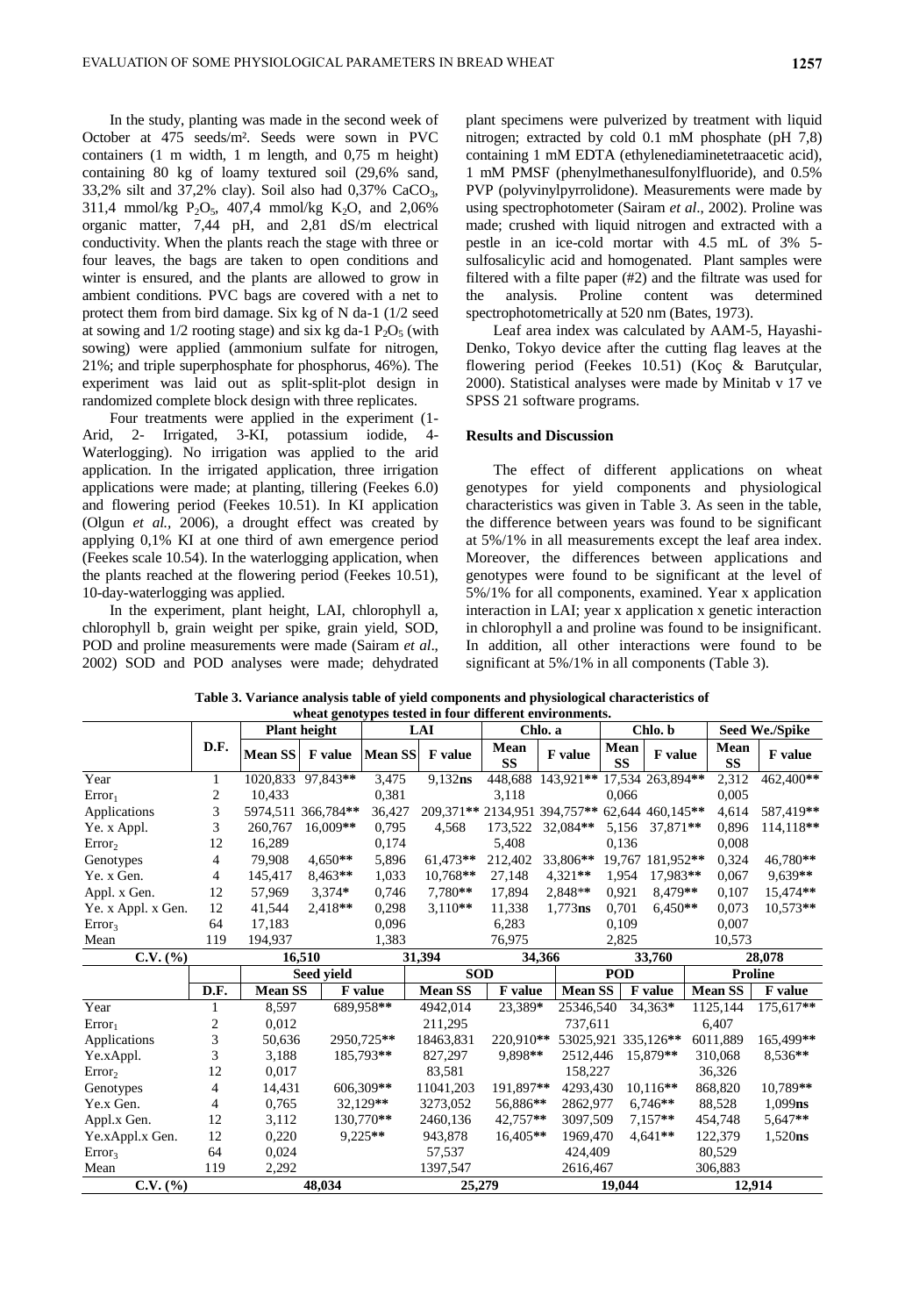| genotypes and their relations with each other. |                        |                    |                 |                |                           |                   |                  |                    |                   |  |  |
|------------------------------------------------|------------------------|--------------------|-----------------|----------------|---------------------------|-------------------|------------------|--------------------|-------------------|--|--|
|                                                | <b>Plant</b><br>height | <b>LAI</b>         | Chlo. a         | Chlo. b        | Seed We./<br><b>Spike</b> | Seed yield        | <b>SOD</b>       | <b>POD</b>         | <b>Proline</b>    |  |  |
|                                                |                        |                    |                 |                | <b>Years</b>              |                   |                  |                    |                   |  |  |
| 1.y1                                           | 81,650 <b>b</b>        | 3,570              | 23,596 B        | 4,596 $B$      | 1,431 B                   | 2,899 B           | 154,302 a        | 239,117 a          | 138,713 A         |  |  |
| 2.y <sub>1</sub>                               | 87,483 a               | 3,576              | 27,463 A        | 5,361 A        | $1,709 \text{ A}$         | $3,435 \text{ A}$ | $141,467$ b      | $254,050$ b        | 132,589 <b>B</b>  |  |  |
| $L.S.D.$ $(\%)$                                | 2,537                  |                    | 3,99            | 0,467          | 0,002                     | 0,088             | 11,919           | 21,335             | 4,587             |  |  |
|                                                |                        |                    |                 |                | <b>Applications</b>       |                   |                  |                    |                   |  |  |
| Arid                                           | 86,633 <b>B</b>        | 3,862 B            | 26,439 B        | 5,163 <b>B</b> | 1,760 B                   | 3,100 B           | 142,080 <b>B</b> | 299,367 A          | 135,031 <b>B</b>  |  |  |
| Irrigated                                      | $103,200 \text{ A}$    | 5,223 $\AA$        | 36,458 A        | 6,817 A        | $1,990 \text{ A}$         | 4,984 A           | 126,690 $C$      | 212,967 C          | 122,733 D         |  |  |
| KI                                             | $70,233$ D             | $2,649$ D          | 16,206 $\bf{D}$ | 3,332 D        | $1,087$ <b>D</b>          | $1,956$ <b>D</b>  | 183,733 A        | 302,833 A          | 155,502 A         |  |  |
| Waterlogging                                   | 78,200 C               | 3,250 $\mathbf{C}$ | 23,015 $C$      | 4,602 $C$      | 1,443 $C$                 | $2,627$ C         | 139,033 <b>B</b> | $259,167$ <b>B</b> | 129,337 $C$       |  |  |
| $L.S.D.$ $%$                                   | 3,183                  | 0,329              | 1,834           | 0,291          | 0,070                     | 0,103             | 7,209            | 9,919              | 4,753             |  |  |
|                                                |                        |                    |                 |                | <b>Genotypes</b>          |                   |                  |                    |                   |  |  |
| Altay 2000                                     | 84,500 AB              | 3,982 B            | 26,853 B        | 5,599 <b>B</b> | $1,608$ <b>B</b>          | 3,748 $B$         | 137,133 $C$      | 280,633 A          | 134,651 <b>BC</b> |  |  |
| Nacibey                                        | 84,792 A               | $3,747$ <b>B</b>   | 26,861 <b>B</b> | 4,627 C        | $1,641$ AB                | 3,472 $C$         | 136,119 $C$      | 259,740 <b>B</b>   | 133,580 BC        |  |  |
| Müfitbey                                       | 86,042 A               | 3,092 D            | 21,785 C        | 4,082 $\bf{D}$ | $1,415$ <b>D</b>          | 2,474 D           | 146, 115 B       | 267,593 AB         | 137,468 <b>B</b>  |  |  |
| Gerek 79                                       | 81,542 <b>B</b>        | 3,501 $C$          | 23,136 $C$      | 4,347 $C$      | 1,487 $C$                 | $2,211 \text{ E}$ | 185,406 A        | 283,128 A          | 144,507 A         |  |  |
| Bezostaja-1                                    | 85,958 A               | 4,408 $\AA$        | 29,012 A        | $6,237$ A      | $1,699$ A                 | 3,929 $\AA$       | 134,648 $C$      | 251,863 <b>B</b>   | 128,049 $C$       |  |  |
| L.S.D. $(\%)$                                  | 3,177                  | 0,237              | 1,921           | 0,253          | 0,064                     | 0,118             | 5,814            | 15,789             | 6,878             |  |  |

**Table 4. In terms of the data examined, the differences between years, applications and** 

In terms of the data examined, the differences between years, applications, genotypes and their relations with each other are given in Table 4. The values obtained from the second year in plant height were higher than the first year. Again, in applications where differences in stress environments were evaluated, the highest value was obtained from irigated conditions (103,200 cm), while the lowest value was obtained from KI application (70,233 cm). On the basis of genotypes, the highest plant height was obtained from Nacibey (84,792 cm), Müfitbey (86.042 cm), Bezostaja-1 (85,958 cm) and Altay-2000 (84,500 cm), while the lowest plant height was obtained from Gerek 79 (81,542 cm). Plant height is a factor that can be highly affected by environmental conditions and is highly affected by genetic-environment interaction (Hristov *et al*., 2011).

Therefore, more precipitation in the second year caused taller plants to be obtained. Studies have shown that plant height is highly dependent on the amount of precipitation, so there are differences in plant height depending on the amount of precipitation (Tonk *et al*., 2011). Studies revealed that as the amount of water available to the plant in the soil increases, plant development and growth increase to a certain extent depending on the genetic capacity (Mardeh *et. al*., 2006). Similarly, higher plant height was obtained in irrigated conditions in our study.

Leaf area is an important factor affecting photosynthetic capacity. With the increase in leaf area, mesophyll cells containing chlorophyll, the number of stomata increase, and the metabolic activities of the plant increase at that rate. In winter cereals, the upright and tightly developed leaf structure creates a strong photosynthetic activity and in this case requires more LAI. Therefore, more dry matter production is due to the increase in LAI, directly affecting photosynthesis (Bahar & Genç, 2017). Although it varies with genetic capacity, leaf development that is more affected by environmental

conditions largely depends on the photosynthetic substances produced in vegetative growth and the adequacy of water and nutrients. Once the difference between years was found to be insignificant in our study, the highest LAI was obtained in aqueous conditions (5,223). The least LAI was obtained from the KI application (2,649). The genotype with the highest LAI yield was Bezostaja-1, while the least value was found in the Müfitbey genotype (3,092).

Chlorophyll a and chlorophyll b are essential components of chlorophyll and thus photosynthesis. Both are the main components of chlorophyll and affect the capacity and speed of its photosynthetic activities. Although both are active components, chlorophyll a has significant potential for light binding, energy acquisition and sugar production, especially in photosystem I and photosystem II (Sarieva *et al*., 2010). Again, both factors are under the influence of genetic and environmental interaction and are adversely affected by drought stress (Chovancek *et al*., 2019). Similarly, in our study, the amount of chlorophyll a and chlorophyll b were also affected positively and negatively depending on the amount of precipitation between years and the water stress in the applied conditions. While unfavorable conditions reduced chlorophyll a and b, more chlorophyll a and b were obtained from favorable conditions. More precipitation in the second year caused more chlorophyll a (27,463 µg/ml) and chlorophyll b (5,361 µg/ml) to be obtained. Again, in irrigated conditions, the highest chlorophyll a (36,458 µg/ml) and chlorophyll b (6,817 µg/ml) were obtained, while the lowest value was observed in KI application, chlorophyll a  $(16,205 \text{ µg/ml})$  and chlorophyll b  $(3,332 \text{ µg/ml})$ µg/ml). Again, on the basis of genotypes, the highest amount of chlorophyll a (2,012 µg/ml) and chlorophyll b (6,237 µg/ml) were obtained in Bezostaja-1 genotype, while the lowest values in chlorophyll a and b were obtained from from Altay-2000 (26,853 µg/ml) and Müfitbey (4,082 µg/ml) genotypes. Similar to literatures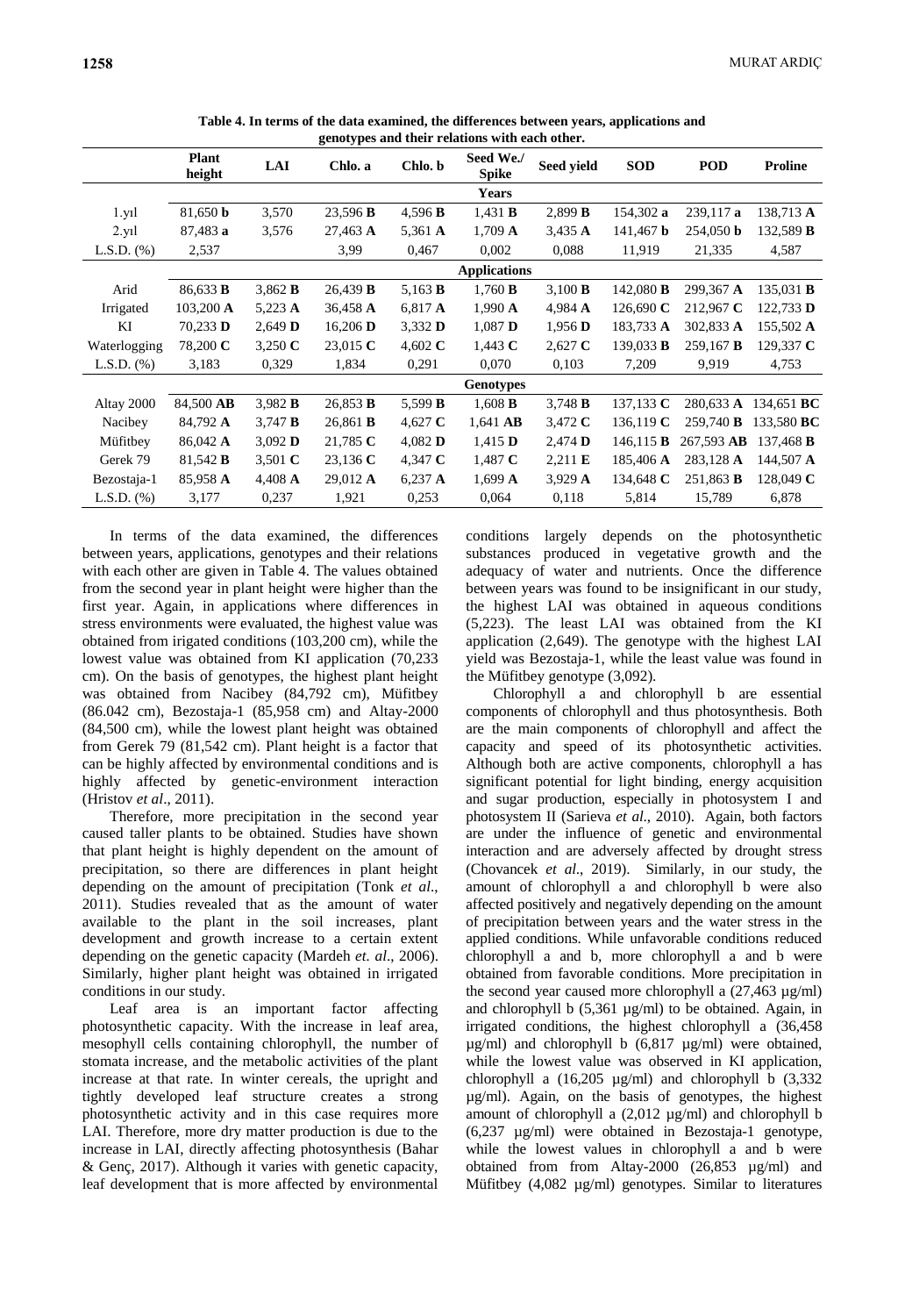our results revealed that stress conditions negatively affect chlorophyll a and chlorophyll b.

In our study, grain weight per spike was highly affected by the differences between years and applications, and the difference between genotypes was also found to be very important. In fact, different responses between genotypes in different environments and years explain why the interactions of grain weight per spike are also important. Since grain weight per the spike is an element that is shaped by the dry matter produced, it is closely related to plant health and photosynthetic activity. Since environmental conditions affecting plant growth positively/negatively affect photosynthetic capacity and performance, they affect dry matter and thus grain weight in the ear. This component, that is higher in positive conditions, decreases considerably in negative conditions (Husain *et. al*., 2003). More precipitation in the second year caused a higher grain weight per spike (1,709 g). This component was maximum in irrigated conditions  $(1,990 \text{ g})$ , while it is lowest  $(1,087g)$  in KI application. Bezostaja-1 genotype gave highest grain weight per spike (1,699 g), while the lowest value was obtained from Müfitbey genotype with 1,415 g.

Grain yield is one of the most important factors in plants, and it is a criterion that is taken into consideration in the evaluation of plants and revealing their importance (Stone & Savin, 1999). Efficiency for wheat means the criterion that is taken as the most fundamental basis and handled at the highest level in meeting the nutritional need in the world. Therefore, the increase and decrease in wheat yield production play the main role in the direction of food policies in the world. The amount of production in meeting the need of the geometrically increasing world population in terms of wheat production and the yield per unit area that determines this. High yield is only possible by producing high quality genotypes with high genotype capacity and meeting the breeding technique needs of these genotypes. Therefore, in the description of a high yielding genotype, genotype that is high yielding, high quality, resistant to biotic and abiotic stresses and stable in terms of these characteristics are taken into consideration. Breeding programs carried out for this purpose are carried out taking these issues into account. Genetic potentials for wheat are being challenged in the world, and increasing the yield will only be possible with the emergence of plants that are more resistant to biotic and abiotic stresses (Reynolds *et al*., 2011).

In our study, it has been tried to reveal how wheat genotypes are affected by conditions such as abiotic stresses, drought and waterlogging, and how well the plants perform under favorable conditions such as irrigated conditions. By testing different environments including stress conditions and positive conditions, the responses and interactions of wheat genotypes in terms of yield and yield components were tried to be determined. Considering these conditions for grain yield, it has been revealed how important the genotype-environment interaction is. Therefore, it has been tried to explain why interactions are important in terms of efficiency. When the grain yield obtained from the second year is taken into account in the second year with high precipitation, it is clearly seen why it gives more yield (3,435 t/ha). Similarly, it has been clearly demonstrated how high the grain yield (4,984 t/ha) obtained from irrigated conditions is compared to KI application (1,956 t/ha) and arid conditions (3,100 t/ha) and how vital water is here. When we look at the genotypes, the highest grain yield was obtained from the Bezostaja-1 genotype (3,929 t/ha), while the lowest grain yield was obtained from the Gerek 79 genotype (2,211 t/ha). This shows that grain yield is highly affected by environmental conditions as well as genetic potential, and it is clearly seen that the yield increases as the amount of water increases.

When plants are exposed to abiotic stress conditions, they form substances containing reactive oxygen species called ROS. These substances can cause detrimental effects on the DNA structure of the plant, proteins, lipids and carbohydrates, and may cause plants to be under oxidative stress. Plants also try to reduce the effect of stress by producing substances such as SOD, POD, CAT and proline in order to prevent this damage (Apel & Hirt, 2004). Considering the SOD values in this context, the highest amount of SOD was seen in the first year (154,302), while it remained lower in the second year (141,467). Less precipitation in the first year caused more SOD accumulation in wheat genotypes. Again, the highest SOD value (183,733) was obtained in KI application, which caused the most drought, while the lowest value was obtained from irrigated conditions (126,690). This situation reveals that the increased amount of SOD represents the severity of drought. As a matter of fact, studies have shown that SOD accumulates significantly in arid conditions compared to optimum conditions (Zaefyzadeh *et al*., 2009). When we look at the basis of genotypes, the highest value was seen in the Gerek 79 genotype (185,406), while the lowest value was seen in the Bezostaja-1 genotype (134,648). Considering both genotypes and applications, it reveals how sensitive genotypes are to genotype x environment interaction in terms of SOD. Likewise, the peroxidase enzyme, shortly called POD, emerges as a result of the plant's response to stress environments, like SOD. This response is an expression of both the defense and repair activities of the plant. POD is one of the most important stress response enzymes and can be named as the stress response of the plant exposed to stress. As it is known, plants immediately defend themselves in the stress environment and after showing resistance to stress, they engage in repair activities. Therefore, the high amount of POD enzyme indicates that the plant engages in repair activities as well as defense and how resistant it is to the stress environment. (Devi *et al*., 2012). In our study, when we look at the POD values in terms of years, the highest value was observed in the second year (254,050) with heavy rainfall, while lower values were observed in the first year (239,117). On the basis of trials, the highest POD value was observed in KI application (302,833), while the lowest value was observed in aqueous conditions (212,967). On the basis of cultivars, the highest value was seen in Gerek 79 genotype (283,128), while the lowest POD value was observed in Bezostaja-1 genotype (215,863).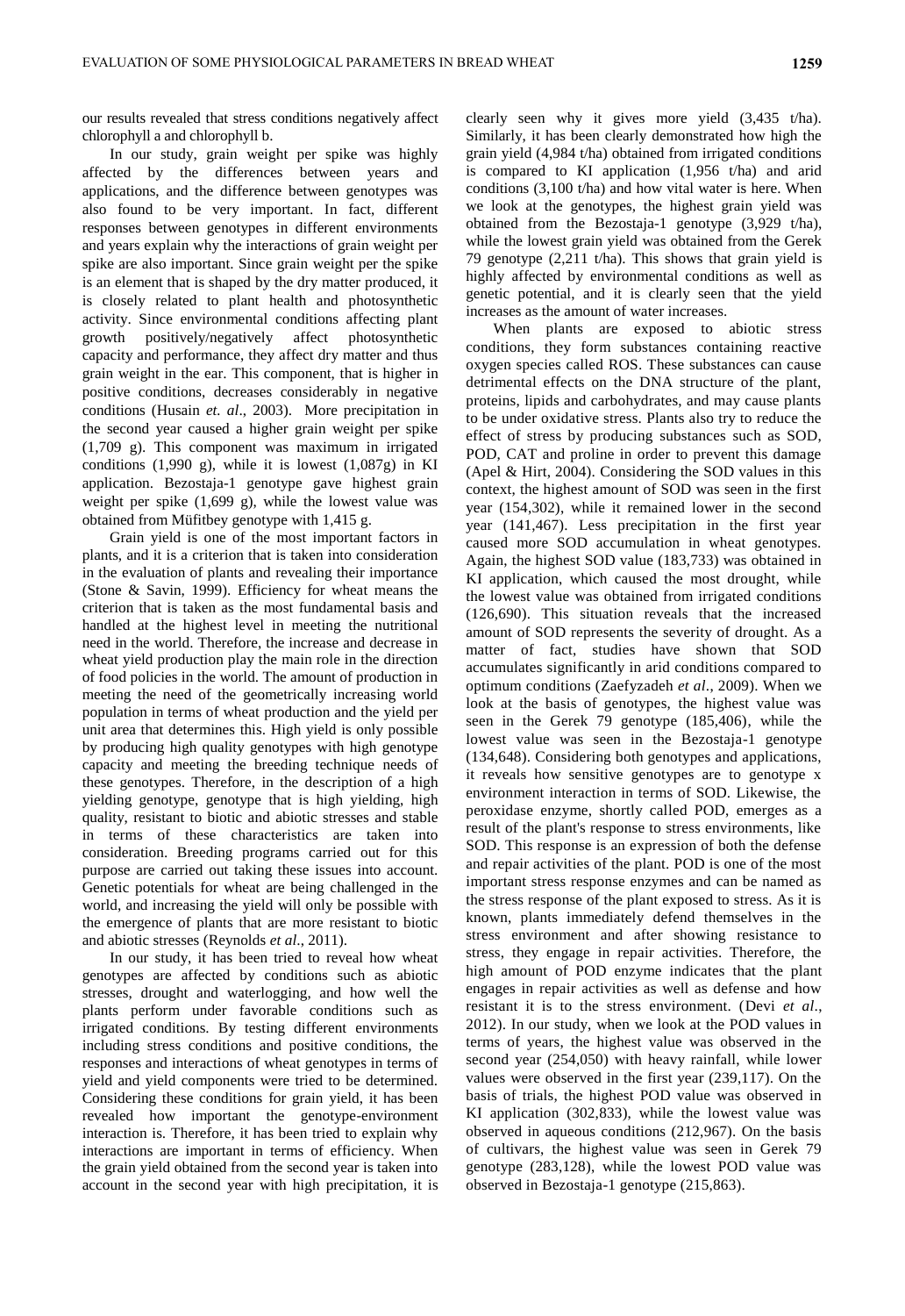Proline is an amino acid that accumulates in the cell against the plant's stress conditions and is important in terms of showing stress. Proline accumulation reveals the need to take precautions against drought in the plant in response to water stress due to lack of water. When the symptoms of stress conditions occur, proline accumulation begins in the plant and the plant activates the plant to reduce the anabolic activities of the plant, to form the defense mechanism and to increase the stress amino acids by increasing the accumulation of free calcium ions in the cell sap. In a study, it was revealed that the amount of proline increases significantly when the wheat plant encounters arid conditions, and in this case it especially increases, and in this case, the amount of abscisic acid and ethylene, which reduces wheat growth and activates the defense amino acids, increases and this causes a noticeable increase in the rate of dry matter transport to the grain (Johari-Pireivatlou, 2010). It has also been stated that earliness occurs at a rate of one third during the ripening period compared to normal wheat (Mwadzingeni *et al*., 2016). Finally, when the results of Proline values are examined, as seen in Table 4; On the basis of years, the highest value was seen as the first year (138,713), while the lowest value was seen as the second year (132,589). On the basis of applications, the highest Proline value was observed in KI application (155,502), while the lowest value was observed in aqueous conditions (122,733). Considering the Proline values on the basis of genotypes, the highest Proline value was seen in the Gerek 79 genotype (144,507), while the lowest value was seen in the Bezotoja-1 genotype (128,049).

The biplot graph of the variation, stability and genotypic performances of wheat genotypes tested in different environments in 2016-2017 and 2017-2018 in terms of the examined factors is given in Figure 1. As can be seen in the figure, the years 2016-2017 were quite different in terms of the components examined, and the second year was a more stable year in which the conditions were more suitable. Bezostaja-1 and Altay 2000 genotypes were determined as more stable and more

performance genotypes compared to other genotypes, and were determined as new performance genotypes that respond better to changing growing environment conditions and different stress conditions. On the other hand, Gerek 79 and Müfit bey genotypes were determined as unstable lower performance genotypes. In terms of the examined components, LAI, grain weight per spike, chlorophyll a, chlorophyll b plant height and grain yield formed a group. In other words, these components were determined as genotypes that are closely related to grain yield. Biplot analysis explains that proline SOD and POD components are different from the other components, increasing under stress conditions and repair occurs especially when the yield components that affect yield decrease with stress conditions. Again, according to this analysis, the opposite of wet conditions was determined as KI application, and the opposite of dry conditions was determined as waterlogging. This means that KI applied in irrigated conditions creates excellent arid conditions and causes plants to respond as if they were in dry conditions. In other words, biplot analysis has shown that KI application can be a very important application in terms of determining the drought tolerance of plants in irrigated conditions. Again, stress of plants in dry conditions and waterlogging conditions reveals that plants are damaged in both applications and cause similar yield reduction, and both applications create stress conditions. Just as the roots are damaged in Waterloggin and the growth organs are left behind in the plant, the same is obtained in arid conditions with a different mechanism. Therefore, waterlogging presents itself as the opposite of arid conditions. Biplot analysis allowed obtaining sufficient results in revealing the performance of wheat genotypes in all conditions in this study. As a matter of fact, it has been stated that biplot analysis can be used safely in the evaluation of yield components in studies with biplot and in expressing plants and yield components together (Farshadfar *et al*., 2012). Again, it has been shown that biplot analysis gives important results and provides sufficient explanations in studies on wheat.



Fig. 1. Biplot graph of the wheat genotypes tested in different conditions for investigated components.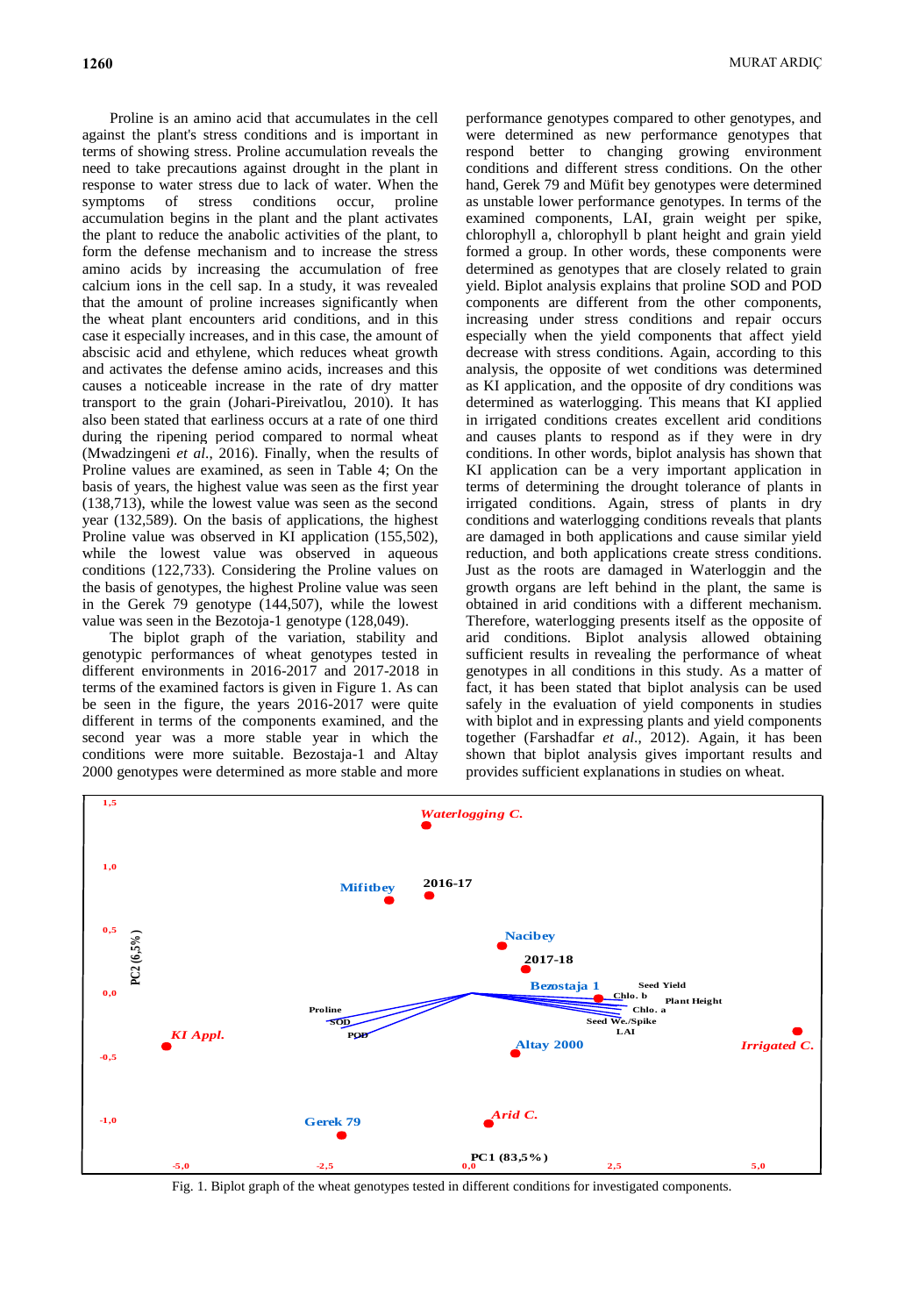

Fig. 2. Decision tree showing the effect of the independent factors on the grain yield by accepting the grain yield as the dependent variable.

Besides, the decision tree could be used as a reliable analysis in determining the yield components that are considered independently on the dependent variable (Singh & Singh, 2017). In this study, the grain yield is accepted as the dependent variable and the decision tree showing the effect of the examined independent factors on grain yield is given in Figure 2. In the decision tree the most effective yield factor was determined as chlorophyll a. Chlorophyll b comes into play when chlorophyll a is lower than 26,646 µg/ml. It was determined that the yield was 2,214 t/ha when chlorophyll b was lower than 4,471 µg/ml and the grain yield was 2,875 kg when chlorophyll b was higher than 4,71. Again, when chlorophyll b is less than 4,471 µg/ml, the plant height is activated and the yield varies between 1,956 - 2,474 t/ha. When chlorophyll b is greater than 4,471 µg/ml, plant height also comes into play, varying between 2,627-3,100 t/ha. Plant height is activated when chlorophyll a is greater than 26,646 µg/ml, LAI is effective when plant height is higher than 95,341 cm, and the yield varies between 3,454 and 3,835 t/ha. When the LAI is greater than 3,866, the plant height comes into play and the yield varies between 3,748-3,929 t/ha. Again, when the plant height is more than 95,341 cm, the yield is determined as 4,984 t/ha. Briefly, if we write down the factors that affect grain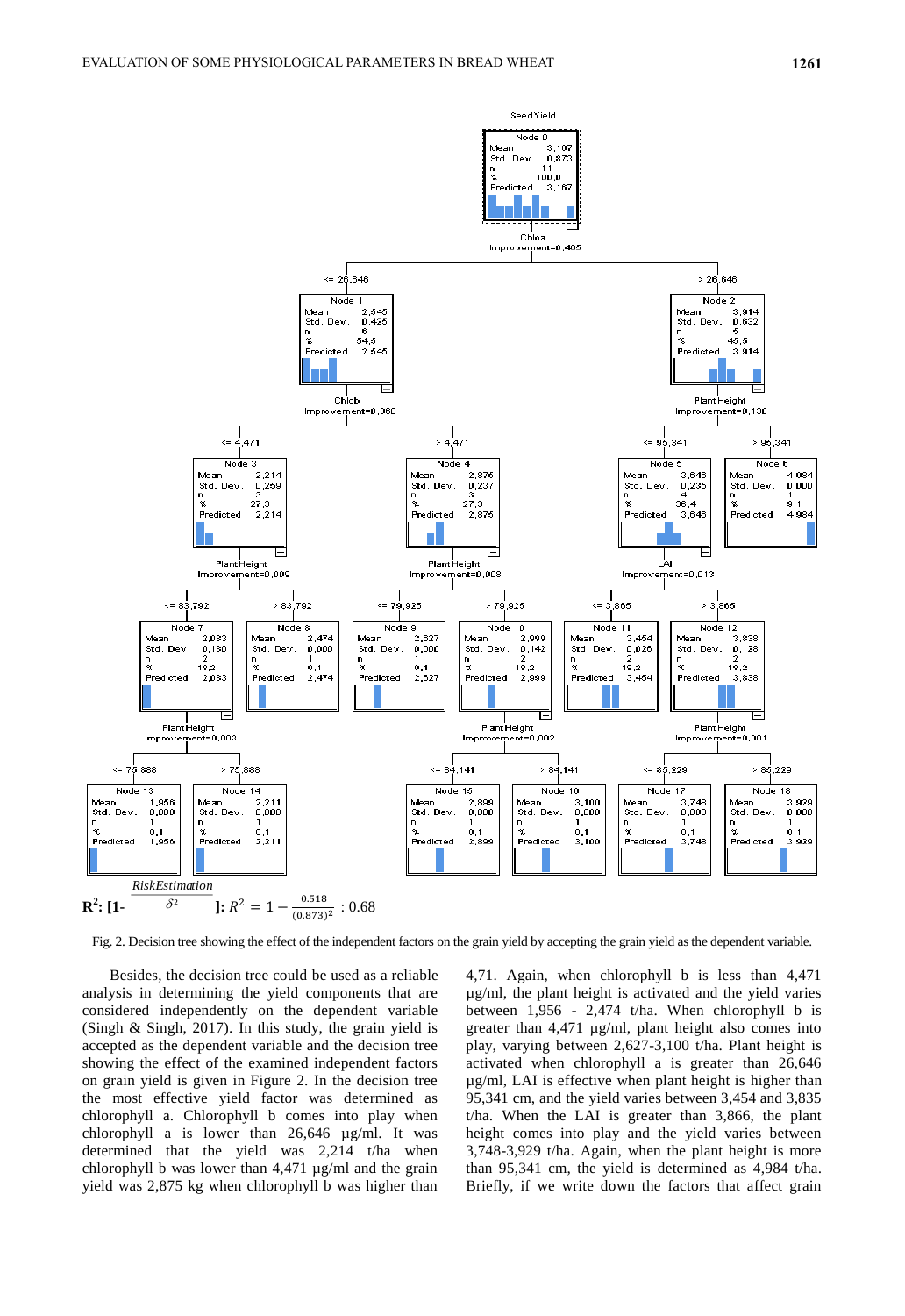yield from large to small, it can be expressed as chlorophyll a>chlorophyll b>Plant height>LAI. In other words, at high values of the factors affecting the yield, the factors in the lower unit come into play and can maximize the yield  $(\mathbb{R}^2; 0,68)$ . (**Residual:**  $0,32$ ).

If it is considered that wheat genotypes grown in different environments have different results in terms of various factors and that genotype-environment interaction has a significant effect on genotypes, stability studies and the heritability of genotypes should be calculated in order to reveal the behavior of genotypes in different environments. Many studies have been carried out on this subject for many years, and it has been revealed that determining how much of the examined characters are affected by the genotypic potential and how much is affected by the environment increases the chances of success in breeding programs and provides great benefit in determining the stability performance of the developed genotypes (De Vita *et al*., 2010). According to some researchers, it is important to examine the genotype x year x environment interaction (Ashraf *et al.,* 2001; Kılıç *et al*., 2003), while some studies have revealed that the genotype x environment interaction, which has greater variation, should be addressed. Broad sense heritabilities were varied as 0.35-0.60 in leaf area index, 0.30-0.50 in plant height, 0.20-0.50 in chlorophyll a and b, 0.30-0.65 in grain weight per spike, 0.40-0.60 in grain yield, varied between, 0.30-0.50 in SOD, 0.40-0.60 in POD and 0.20- 0.50 in proline (Kafa, 1991).

In our study, broad sense heritability results calculation method is given in Table 5. Besides, for calculating broad sense heritability, the heritability level was found by taking the rate of the genotypic variance to the phenotypic variance calculated over the expected mean square of the analysis (Kafa, 1991).

When the number of years, y, the number of applications is p, the number of genotypes is g and the number of replicarions is r;  $(X)_{ikjr}$  value of  $i<sup>th</sup>$  genotype, in  $\mathbf{k}^{\text{th}}$  year,  $\mathbf{j}^{\text{th}}$  application and  $\mathbf{r}^{\text{th}}$  replication.

The value taken in the repeat is will be as follows:

# **(X) i**kjr**:**  $m \pm gi \pm yk \pm pj \pm (gy)ik \pm (gp)ij \pm (yp)kj \pm$  $(gyp)$  **ikj**  $\pm$  (c) **ikjr** in formula:

As seen in Table 5, the broad-sense heritability obtained in our study was 0.35 at plant height, 0.40 in LAI, 0.20 in chlorophyll a, 0.25 in chlorophyll b, 0.36 in grain weight per spike, grain yield was 0.39, SOD 0.28, POD 0.45 and proline 0.23. The results obtained in our study are in accordance with the literature and it has been determined that the examined components have changed under the influence of environmental conditions in a broad sense and the genotypic effect remains in the minority.

**Table 5. Broad sense heritability calculation method and heritability results in yield components.**

| M: Grand mean |  |
|---------------|--|
|---------------|--|

gi :  $i<sup>th</sup>$  genotipe effect, (i= 1,2,....,g)

 $yk : k<sup>th</sup> year effect, (k = 1, 2, ..., y)$ 

pj : j<sup>th</sup> application effect,  $(j = 1, 2, \dots, p)$ 

(gy)ik : Effect of i<sup>th</sup> genotype x  $k<sup>th</sup>$  year interaction,

(gp)ij : Interaction of i<sup>th</sup> genotype x j<sup>th</sup> applicaion,

(yp)kj : Effect of  $k<sup>th</sup>$  year x j<sup>th</sup> application interaction,

```
(gyp)ikj : Effect of interaction of i<sup>th</sup> genotype x k^{th} year x j<sup>th</sup> application,
```
(c) ikjr : Error

| <b>Source of variations</b>               |                   | Degree of freedom<br><b>Observed means of SS</b> |                                                    |                | <b>Expected means of SS</b>     |                                                                                                             |                                            |            |                |  |
|-------------------------------------------|-------------------|--------------------------------------------------|----------------------------------------------------|----------------|---------------------------------|-------------------------------------------------------------------------------------------------------------|--------------------------------------------|------------|----------------|--|
| $(g-1)$<br>Genotype                       |                   |                                                  | V <sub>1</sub>                                     |                |                                 | $\sigma^2 e + r \sigma^2 g y p + r p \sigma^2 g y + r y \sigma^2 g p + r y p \sigma^2 g$                    |                                            |            |                |  |
| Gen. x Appl.                              | $(g-1)(p-1)$      |                                                  |                                                    | V <sub>2</sub> |                                 | $\sigma^2 e + r \sigma^2 g y p + r y \sigma^2 g p$                                                          |                                            |            |                |  |
| Gen. x Year                               | $(g-1)(y-1)$      |                                                  |                                                    | V <sub>3</sub> |                                 | $\sigma^2 e + r \sigma^2 g y p + r p \sigma^2 g y$                                                          |                                            |            |                |  |
| Gen. x Appl. x Year                       | $(g-1)(p-1)(y-1)$ | V4                                               |                                                    |                | $\sigma^2 e^+ r \sigma^2 g y p$ |                                                                                                             |                                            |            |                |  |
| Error                                     | $(yp)(g-1)(r-1)$  |                                                  |                                                    | V5             | $\sigma^2$ e                    |                                                                                                             |                                            |            |                |  |
| Variance of Genotype x Year x application |                   |                                                  | $\sigma^2$ gyp = (V4-V5)/r                         |                | Genotypic variance              |                                                                                                             | $\sigma^2 g = [(V1-V2) - (V3 - V4)]/y.p.r$ |            |                |  |
| Genotype x Year Variance                  |                   |                                                  | $\sigma^2 gy = (V3-V4)/r.y$<br>Phenotypic variance |                |                                 | $\sigma^2 f = \sigma^2 g + \sigma^2 g y/y + \sigma^2 g p/p + \sigma^2 g y p/yp$<br>$+\sigma^2 e/\text{pry}$ |                                            |            |                |  |
| Genotype x Application Variance           |                   | $\sigma^2$ gp = (V2-V4)/r.p<br>Heritability      |                                                    |                | $H = \sigma^2 g / \sigma^2 f$   |                                                                                                             |                                            |            |                |  |
|                                           | Plant He. LAI     |                                                  | Chlo. a                                            | Chlo. b        | Se.We./Spike                    | Seed yield                                                                                                  | <b>SOD</b>                                 | <b>POD</b> | <b>Proline</b> |  |
| Variance of Genotype x Year x             |                   |                                                  |                                                    |                |                                 |                                                                                                             |                                            |            |                |  |
| Application                               | 8,12              | 0,07                                             | 1,69                                               | 0,20           | 0,02                            | 0,07                                                                                                        | 295,45                                     | 515,02     | 13,95          |  |
| Genotype x Year Variance                  | 2,90              | 0,55                                             | 11,86                                              | 0,94           | 0,00                            | 0,41                                                                                                        | 1746,88                                    | 670,13     | $-25,39$       |  |
| Genotype x Application Variance           | 10,95             | 0,30                                             | 4,37                                               | 0.15           | 0,02                            | 1,93                                                                                                        | 1010,84                                    | 752,03     | 221,58         |  |
| Genotypic Variance                        | 123,02            | 17,64                                            | 357,75                                             | 43,76          | 0.81                            | 49,81                                                                                                       | 17211,75                                   | 3024,14    | 1045,42        |  |
| Phenotypic Variance                       | 354,76            | 44,15                                            | 1786,98                                            | 175,93         | 2,23                            | 127,74                                                                                                      | 62518,93                                   | 6763,16    | 4479,23        |  |
| Heritability                              | 0,35              | 0,40                                             | 0,20                                               | 0,25           | 0,36                            | 0,39                                                                                                        | 0,28                                       | 0,45       | 0,23           |  |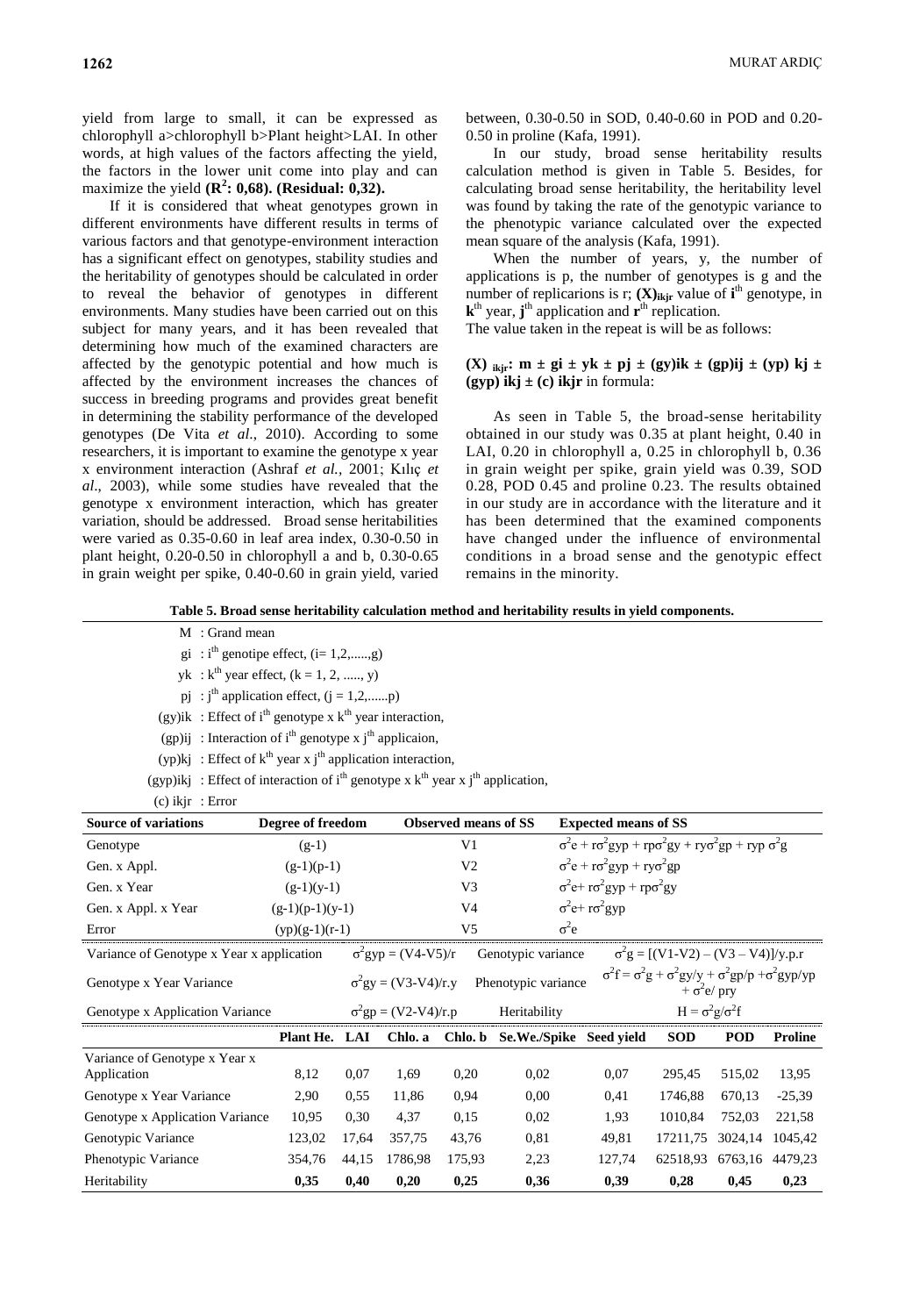#### **Conclusions**

As a result, yield and yield components in wheat are largely under the influence of environmental conditions. Bezostaja-1 and Altay 2000 genotypes were determined as stable and high performance cultivars best adapted to changing environmental conditions. While the most effective yield factors on grain yield were determined as plant height, chlorophyll a and b, grain weight per ear and LAI, it was determined that SOD POD and proline were effective parameters in showing the effect of drought. KI application is a very effective method to identify droughtresistant plants in irrigated conditions and gives very good results in mimicking drought. Although drought and waterlogging are important inhibitory stress environments in plant growth, it was concluded that the heritability of the investigated LAI, grain weight per spike, chlorophyll a, chlorophyll b plant height, grain yield, SOD, POD and proline were so low. More detailed studies are needed on this subject, and conducting studies that determine the effect of drought will shed light on future studies.

#### **References**

- Akcura, M. and Y. Kaya. 2008. Nonparametric stability methods for interpreting genotype by environment interaction of bread wheat genotypes (*Triticum aestivum* L.). *Gen. & Mol. Biol.*, 31(4): 906-913.
- Anonymous, 2021. T.C. Tarım Orman Bakanlığı. Available from: [https://arastirma.tarimorman.gov.tr/gktaem/Menu/60/Bugday](https://arastirma.tarimorman.gov.tr/gktaem/Menu/60/Bugday-Cesitleri) [-Cesitleri](https://arastirma.tarimorman.gov.tr/gktaem/Menu/60/Bugday-Cesitleri) (accessed 15 April, 2021).
- Apel, K. and H. Hirt. 2004. Reactive oxygen species: metabolism. oxidative stress and signal transduction. *Ann. Rev. Plant Biol.*, 55: 373-399.
- Ashraf, M., Qureshi, A. S., Ghafoor, A. and N.A. Khan. 2001. Genotype-environment interaction in wheat. *J. Biol. Sci.*, 1(5): 356-357.
- Bahar, B. and İ. Genç. 2017. Akdeniz koşullarında makarnalık buğdaylarda bayrak yaprak özellikleri ve bazı tarımsal karakterler arasındaki ilişkiler. *Dicle Üniversitesi Fen Bilimleri Enstitüsü Dergisi*, 6(2): 59-68.
- Bates, L.S. 1973. Rapid determination of free proline for waterstress studies. *Plant Soil*, 39: 205-207.
- Chovancek, E., M. Zivcak, L. Botyanszka, P. Hauptvogel, X. Yang, S. Misheva and M. Brestic. 2019. Transient heat waves may affect the photosynthetic capacity of susceptible wheat genotypes due to insufficient photosystem I photoprotection. *Plants*, 8(8): 282.
- De Vita, P., A.M. Mastrangelo, L. Matteu, E. Mazzucotelli, N. Virzi, M. Palumbo, M. Lo Storto, F. Rizza and L. Cattivelli. 2010. Genetic improvement effects on yield stability in durum wheat genotypes grown in Italy. *Field Crops Res.*, 119(1): 68-77.
- Devi, R., N. Kaur and A.K. Gupta. 2012. Potential of antioxidant enzymes in depicting drought tolerance of wheat (*Triticum aestivum* L.). *Ind. J. Biochem. Biophys*., 49: 257-265.
- Farshadfar, E., B. Jamshidi and M. Aghaee. 2012. Biplot analysis of drought tolerance indicators in bread wheat landraces of Iran. *Int. J. Agri. & Crop Sci.*, 4(5): 226-233.
- Guzman, C., R.J. Peña, R. Singh, E. Autrique, S. Dreisigacker, J. Crossa and S. Battenfield. 2016. Wheat quality improvement at CIMMYT and the use of genomic selection on it. *Appl. & Trans. Genom.*, 11: 3-8.
- Hristov, N., N. Mladenov, A. Kondić-Špika, A. Marjanović-Jeromela, B. Jocković and G. Jaćimović. 2011. Effect of environmental and genetic factors on the correlation and stability of grain yield components in wheat. *Genetika-Belgrade*, 43(1): 141-152.
- Husain, S., R. Munns and A.T. Condon. 2003. Effect of sodium exclusion trait on chlorophyll retention and growth of durum wheat in saline soil. *Aust. J. Agri. Res.*, 54(6): 589-597.
- Johari-Pireivatlou, M. 2010. Effect of soil water stress on yield and proline content of four wheat lines. *Afri. J. Biotechnol.*, 9(1): 36-40.
- Kafa, İ. 1991. Çukurova Koşullarında On Yazlık Buğday Çeşidinin Genotip x Çevre İnteraksiyonları ve Adaptasyon Yetenekleri Üzerine Araştırmalar (Doctoral dissertation) (unpublished) Çukurova University Institute of Natural Sciences. 147 p. Adana, Turkey. (in Turkish with an abstract in English).
- Kılıç, H., T. Yağbasanlar and Z. Türk. 2003. Makarnalık buğdayda bazı tarımsal özelliklerin Genotip x çevre intereaksiyonu: katılım derecesi tahminleri ile stabilite analizleri. *Türkiye 5. Tarla Bitkileri Kongresi*, 1: 52-57.
- Koç, M. and C. Barutçular. 2000. Relationship between leaf area index at anthesis and yield in wheat under Cukurova conditions. *Turk. J. Agri. & Forest.*, 24(5): 585-594.
- Mardeh, A.S.S., A. Ahmadi, K. Poustini and V. Mohammadi. 2006. Evaluation of drought resistance indices under various environmental conditions. *Field Crops Res.*, 98(2- 3): 222-229.
- Mohammadi, R. and A. Abdulahi. 2017. Evaluation of durum wheat genotypes based on drought tolerance indices under different levels of drought stress. *J. Agric. Sci. Belgrade*, 62(1): 1-14.
- Mwadzingeni, L., H. Shimelis, S. Tesfay and T.J. Tsilo. 2016. Screening of bread wheat genotypes for drought tolerance using phenotypic and proline analyses. *Front. Plant Sci.*, 7: 1276.
- Olgun, M., Metin Kumlay, A., Karadas, K., Turan, M., Tomar, O. and A. Çaglar. 2006. Effect of water stress and potassium iodide on yield and yield components in two wheat varieties. *Acta Agriculturae Scandinavica Section B-Soil and Plant Science*, 56(3): 230-234.
- Reynolds, M., D. Bonnett, S.C. Chapman, R.Y. Furbank, Y. Manès, D.E. Mather and M.A. Parry. 2011. Raising yield potential of wheat. I. Overview of a consortium approach and breeding strategies. *J. Exp. Bot.*, 62(2): 439-452.
- Romina, P., L.G. Abeledo, A.I. Mantese and D.J. Miralles. 2017. Differential root and shoot biomass recovery in wheat and barley with transient waterlogging during preflowering. *Plant & Soil*, 417(1): 481-498.
- Sairam, R.K., K.V. Rao and G.C. Srivastava. 2002. Differential response of wheat genotypes to long term salinity stress in relation to oxidative stress. antioxidant activity and osmolyte concentration. *Plant Sci.*, 163(5): 1037-1046.
- Sarieva, G.E., S.S. Kenzhebaeva and H.K. Lichtenthaler. 2010. Adaptation potential of photosynthesis in wheat cultivars with a capability of leaf rolling under high temperature conditions. *Russ. J. Plant Physiol.*, 57(1): 28-36.
- Setter, T.L. and I. Waters. 2003. Review of prospects for germplasm improvement for waterlogging tolerance in wheat, barley and oats. *Plant & Soil*, 253(1): 1-34.
- Singh, R. and G. Singh. 2017. Wheat Crop Yield Assessment Using Decision Tree Algorithms. *Int. J. Adv. Res. Comp. Sci.*, 8(5): 1809-1817.